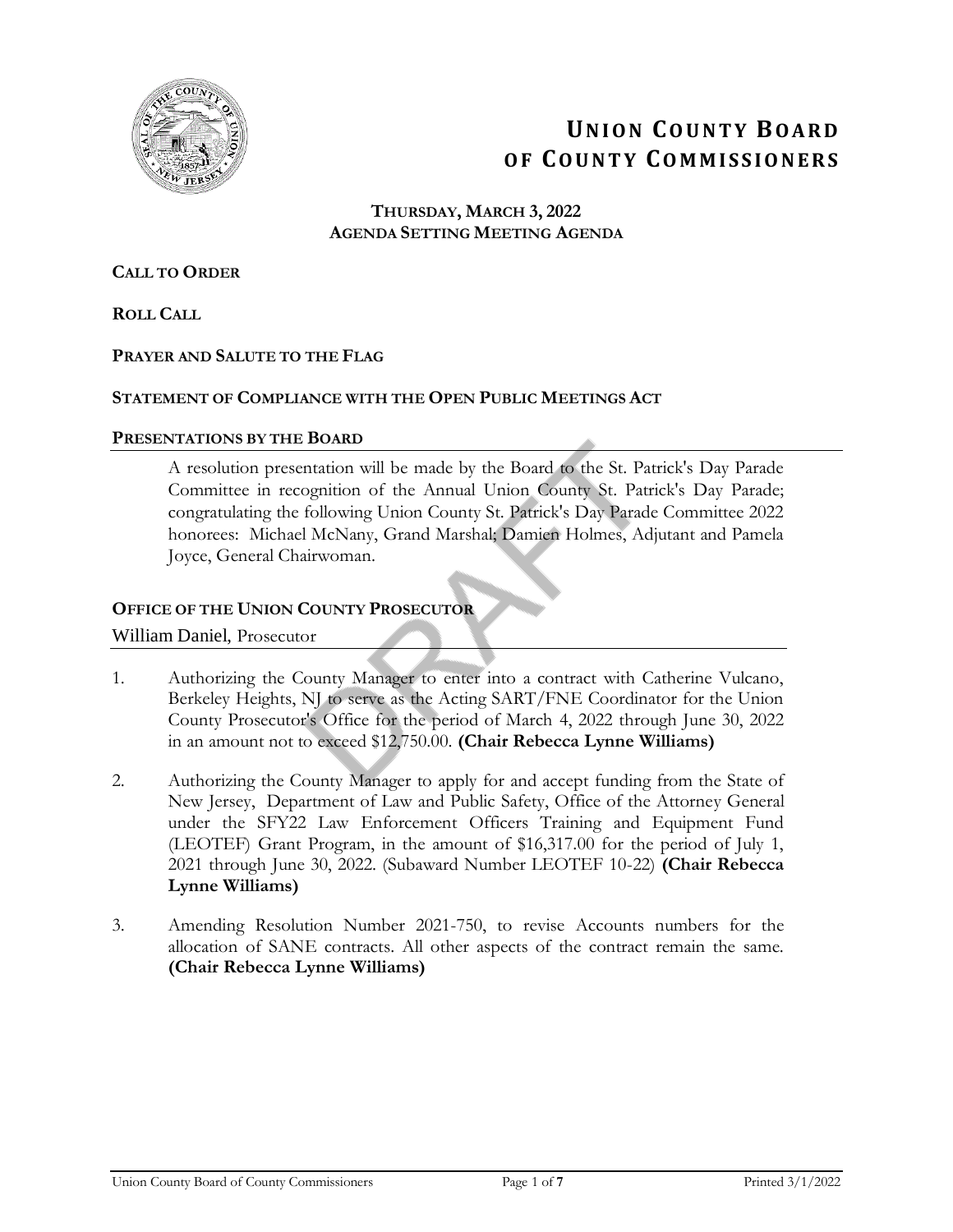## **DEPARTMENT OF ECONOMIC DEVELOPMENT**

## Amy Crisp Wagner, Deputy County Manager/Director

- 1. Authorizing the County Manager to award a contract obtained through advertised public bidding, (BA# UCCP 8-2022) in accordance with the Local Public Contracts Law, NJSA 40A:11-1 et seq: Economic Development: Johnston Communications, Springfield, NJ, for the purpose of providing IT Infrastructure, Fiber Optic Network Advanced Applications and Services for all County buildings and County parks in the amount not to exceed of \$12,214,777.56 for a contract period of 24 consecutive months, upon full execution of the contract, with a 24 month extension option. **(Chair Rebecca Lynne Williams)**
- 2. Authorizing the use of the Competitive Contracting process, pursuant to N.J.S.A. 40A:11-4.1 et seq., for the provision of providing Emergency Rental Assistance Program Application Processing. **(Chair Rebecca Lynne Williams)**
- 3. Authorizing the County Manager to enter into a contract with Altice Media Solutions, LLC, d/b/a A4 Media, LLC, Piscataway, NJ for the purpose of providing television advertising for the Emergency Rental Assistance Program, in an amount not to exceed \$30,000.00. **(Chair Rebecca Lynne Williams)**
- 4. Authorizing the County Manager to enter into a contract with Intersection Media LLC, Secaucus, New Jersey, for the purpose of providing print advertising on buses and at NJ train stations for the Emergency Rental Assistance Program for the contract period of April 1, 2022 through April 30, 2022, in an amount not to exceed \$37,859.50. **(Chair Rebecca Lynne Williams)**
- 5. Authorizing the County Manager to enter into a contract with Comcast Cable Company dba Comcast Cable Communications Mgmt, LLC, Homdel, NJ for the purpose of providing television advertising for the Emergency Rental Assistance Program, in an amount not to exceed \$30,000.00. **(Chair Rebecca Lynne Williams)**
- 6. Amending Resolution Number 2022-130, a contract with 4Connections, LLC, changing the contract date from December 1, 2021 through November 30, 2026 to December 18, 2021 through December 17, 2026, with no change to the contract award amount. **(Chair Rebecca Lynne Williams)**

# **DEPARTMENT OF ENGINEERING, PUBLIC WORKS & FACILITIES MANAGEMENT**

Joseph Graziano, Director

1. Authorizing the County Manager to award a contract obtained through advertised public bidding (BA #9-2022) in accordance with the Local Public Contracts Law, NJSA 40A:11-1 et seq: Magic Touch Construction Co., Inc., Keyport, NJ, for the purpose of providing plumbing services for twenty-four (24) consecutive months upon full execution of the contract, with the provision for one (1) twenty-four (24) month optional extension, in an amount not to exceed \$126,297.50. **(Commissioner Lourdes M. Leon)**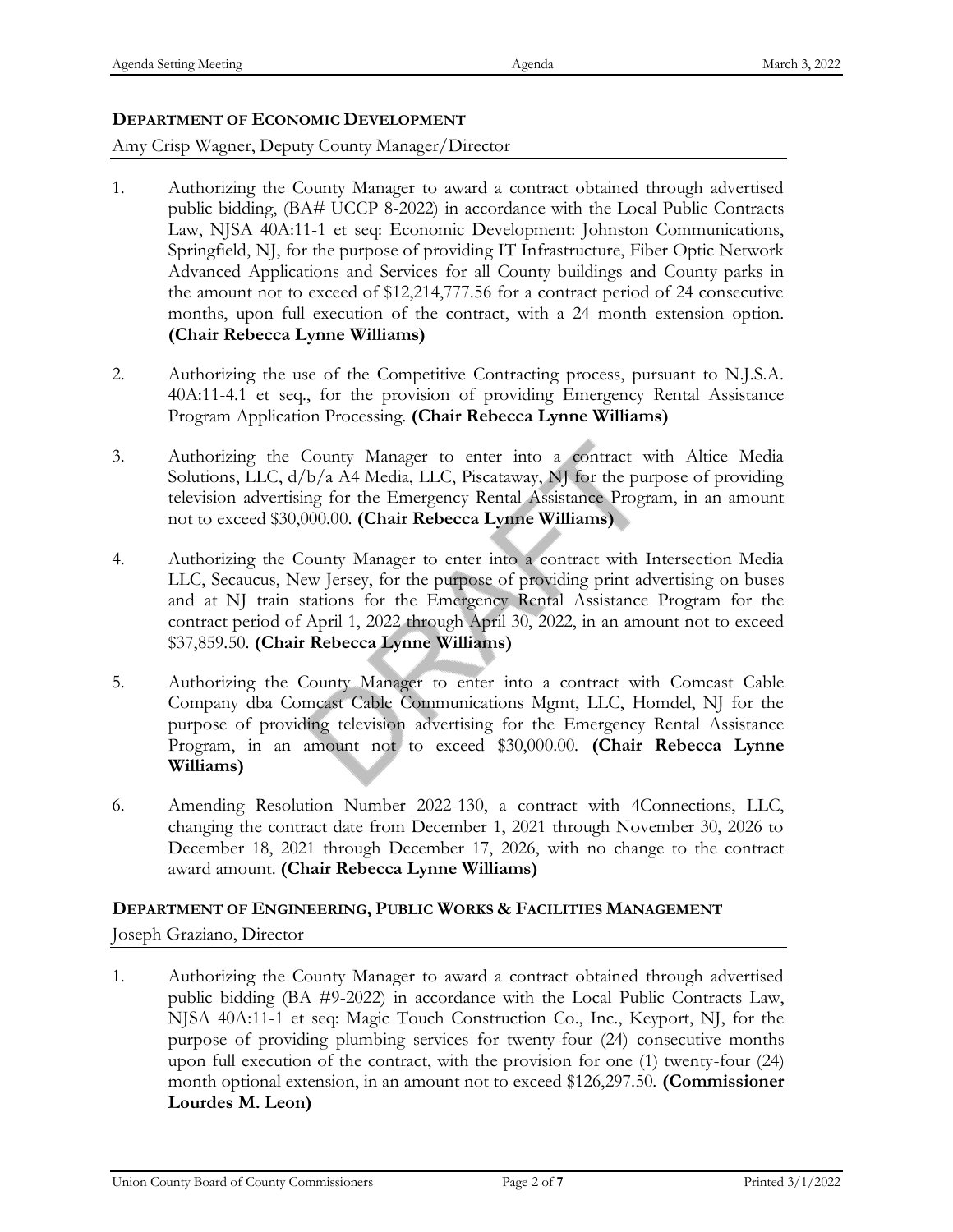| Agenda Setting Meeting |                                           | Agenda                                                                                                                                                                                                                                                                                                                                          | March 3, 2022 |
|------------------------|-------------------------------------------|-------------------------------------------------------------------------------------------------------------------------------------------------------------------------------------------------------------------------------------------------------------------------------------------------------------------------------------------------|---------------|
| 2.                     | (Commissioner Lourdes M. Leon)            | Resolution granting permission to the Township of Berkeley Heights to hang a<br>banner across Springfield Avenue and Plainfield Avenue from May 2, 2022 to June 6,<br>2022 advertising the 2022 Berkeley Heights Downtown Summer Block Party.                                                                                                   |               |
| 3.                     | Elizabeth. (Commissioner Lourdes M. Leon) | Resolution authorizing the County Manager to take all actions necessary and execute<br>any and all documents necessary to complete the acquisition of various properties<br>from the New Jersey Department of Transportation, designated as excess land, for<br>the purposes of parking for state and county employees at 921 Elizabeth Avenue, |               |

## **DEPARTMENT OF HUMAN SERVICES**

Debbie-Ann Anderson, Director

- 1. Authorizing the County Manager to enter into a contract with Geneva Worldwide Interpretation Service, New York, NY to provide interpretation services to the non-English speaking clients of the UC Department of Human Services, Division of Social Services for the period of January 1, 2022 through December 31, 2022 in an amount not to exceed \$15,000.00. **(Commissioner Sergio Granados)**
- 2. Amending Resolution Number 2021-764, to reflect a change in appropriations accounts from FFY2021 TO FFY2020 for one subcontract award only within the 2021-22 HEARTH Emergency Solutions (HES) Grant Spending plan; with no other changes to the grant terms or conditions of the agreement. **(Commissioner Sergio Granados)**

## **DEPARTMENT OF PARKS AND RECREATION**

Ron Zuber, Director

- 1. Authorizing Change Order #1 (Final) to the contract awarded to Murray Paving and Concrete, LLC, Hackensack, NJ through the State of New Jersey Educational Services Commission of NJ (ESCNJ) #65MCESCCPS Contract No: ESCNJ 16/17GCI for additional construction service for renovations to Walter E Ulrich Pool, Rahway, NJ in the amount of \$114,307.22 for a new contract amount not to exceed \$2,985,768.98. **(Commissioner Bette Jane Kowalski)**
- 2. Authorizing the County Manager through the Office of Cultural and Heritage Affairs, to reallocate funds received from the New Jersey State Council on the Arts to the following 38 Union County agencies and organizations as recommended by the Art Grant Committee of the Cultural and Heritage Programs Advisory Board and subsequently approved by the entire Advisory Board in an amount not to exceed \$200,000.00. **(Commissioner Bette Jane Kowalski)**
- 3. Authorizing Change Order #1A to the contract awarded to Paragon Restoration Corp., Kenilworth, NJ through the public bidding process (BA#25-2021) for additional electrical restoration service for the rehabilitation of House #7 At Historic Deserted Village, Berkeley Heights in the amount of \$48,545.00, for a new contract amount not to exceed \$901,045.00. **(Commissioner Bette Jane Kowalski)**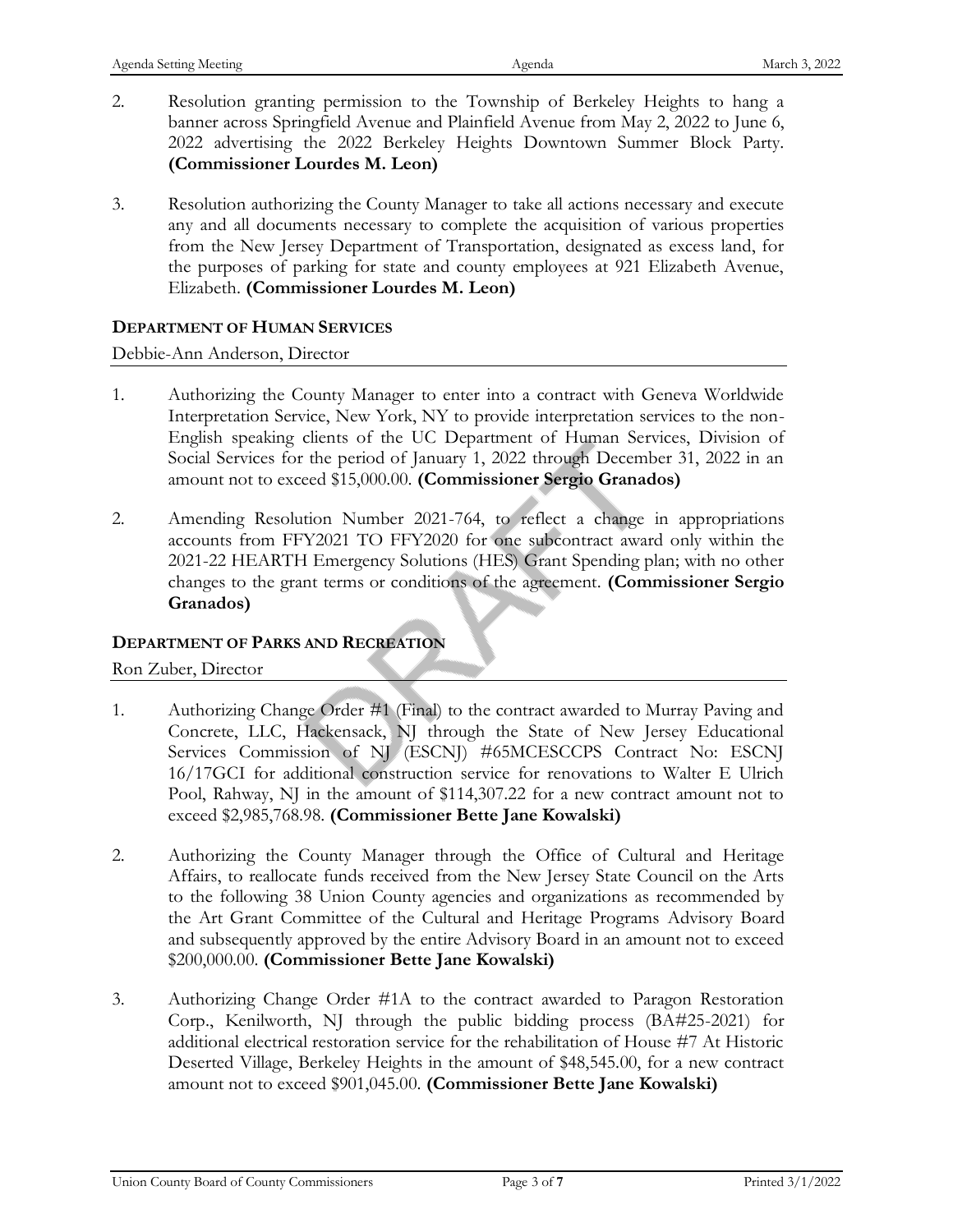### **DEPARTMENT OF PUBLIC SAFETY**

Andrew Moran, Director

- 1. Authorizing the County Manager to enter into a contract with Lehrer-Gibilsco Funeral Home, Inc., Rahway, New Jersey, to provide livery services for the Union County Medical Examiner's Office for the period of January 1, 2022 through December 31, 2022, in a total amount not to exceed \$200,000.00. **(Commissioner Sergio Granados)**
- 2. Authorizing the County Manager to enter into an agreement with Hoffman International, Piscataway, New Jersey, for the procurement of Traffic Safety Equipment in an amount not to exceed \$29,738.64. **(Commissioner Kimberly Palmieri-Mouded)**

### **OFFICE OF THE COUNTY COUNSEL**

Bruce H. Bergen, County Counsel

- 1. Authorizing the County Manager to renew a contract with The Weiner Law Group, LLP, of Parsippany, NJ, as Special Counsel to the County to provide legal services of a specialized nature by way of advice and guidance to the County Manager as concerns various potential shared services agreements during the year 2022 in the amount not to exceed \$15,000.00. **(Chair Rebecca Lynne Williams)**
- 2. Authorizing the County Manager to enter into a contract with Attorney Title Services, Cranford, New Jersey for the purpose of title search, insurance and settlement services, related to the purchase of property located at 535 Laurel Avenue (lot1.02, block 424) Roselle Park, NJ in an amount not to exceed \$7,885.75. **(Chair Rebecca Lynne Williams)**

### **COMMISSIONER SPONSORED RESOLUTIONS**

- 1. Re-appointing Lauren Kaplan-Sagal (Medical Society), Morgan Thompson (At-Large), Michelle Cislo (Family Member) and S. Mira Vanjari (County Resident) as members to the Mental Health Advisory Board for a term beginning January 1, 2022 through December 31, 2024. **(Commissioner James Baker Jr)**
- 2. Re-appointing Carol Berger (Unfunded Provider Agency) and Nadina Baskerville Thomas (Criminal Justice) to the Local Advisory Committee on Alcoholism and Drug Abuse (LACADA) for a term beginning January 1, 2022 through December 31, 2024. **(Commissioner James Baker Jr)**
- 3. Resolution re-appointing the following members to the Union County Advisory Council on Aging: Ellen Staunton, Elaine Haith, Eugene Rosner and Leonora M. Zacarias for a term beginning on January 1, 2022 through December 31, 2024. **(Commissioner Lourdes M. Leon)**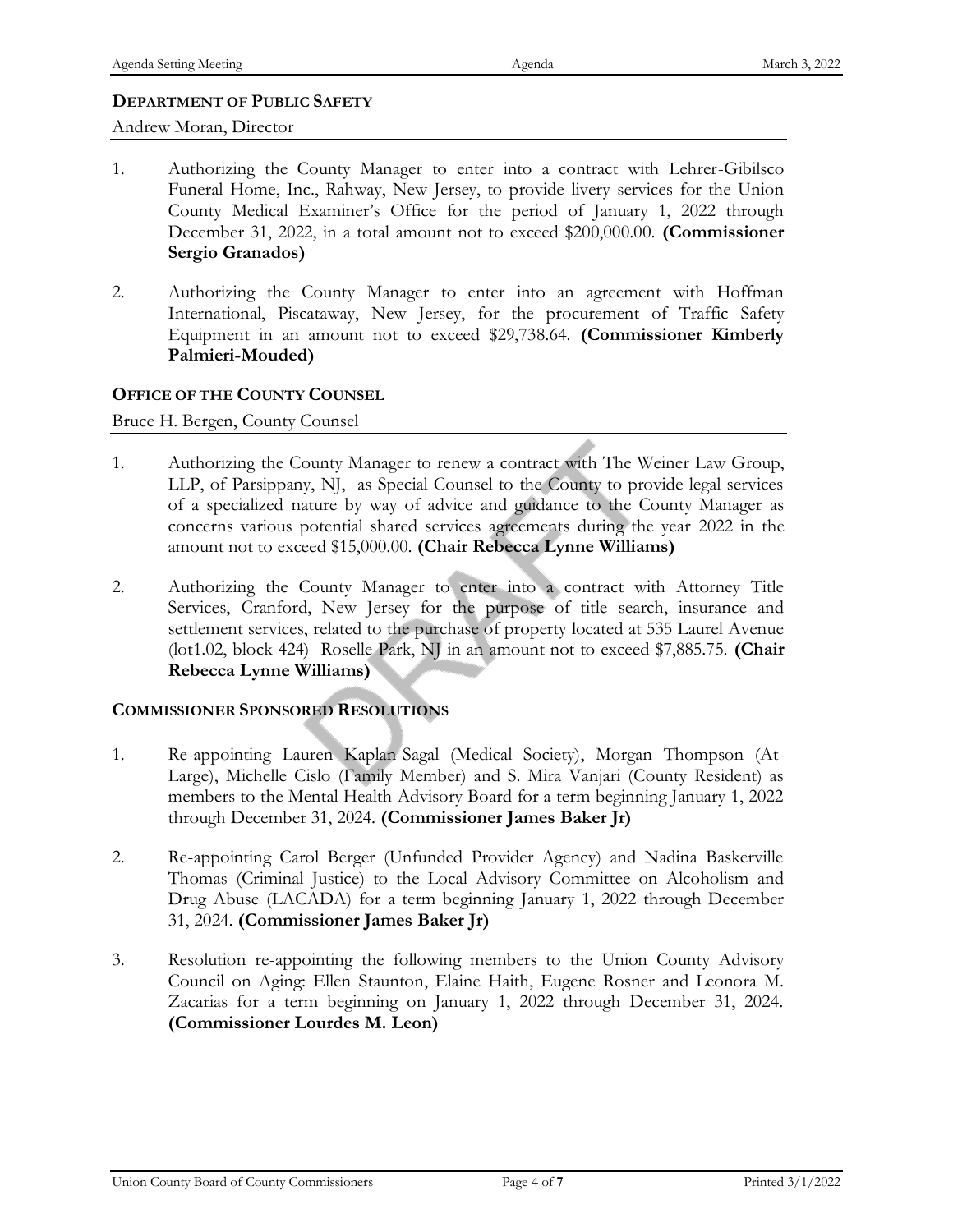- 4. Authorizing Payment of County Requested/Court Appointed Receiver for the Briant Park Olmstead Conservancy matter to Lawrence N. Lavigne, Esq., LLC, Union, New Jersey, for services rendered in the collection of previously awarded grant funds from the Green Acres Program, Department of Environmental Protection, State of New Jersey. Payment is made from and through the Open Space, Recreation and Historic Preservation Trust Fund in the amount of not to exceed \$5,565.00. **(Commissioner Kimberly Palmieri-Mouded)**
- 5. Amending Resolution Number 2021-972, a contract with Colliers Engineering and Design, Red Bank, New Jersey for an additional amount of \$18,000.00 to conduct NJDEP-compliant Preliminary Assessment work at a property located at 1580 Cooper Road, Scotch Plains, New Jersey for a new contract amount not to exceed \$46,950.00. **(Commissioner Kimberly Palmieri-Mouded)**
- 6. Amending Resolution Number 2021-970, a contract with Colliers Engineering and Design, Red Bank, New Jersey for an additional amount not to exceed \$2,500.00 to conduct additional required NJDEP-compliant Preliminary Assessment work at a property located at 735-737 Springfield Avenue, Berkeley Heights for a new contract amount not to exceed \$16,000.00. **(Commissioner Kimberly Palmieri-Mouded)**
- 7. Resolution offering this Board's deepest sympathies to the family of Lorraine Bunk, a lifelong resident of Linden, during their time of time of sorrow. **(Vice Chair Christopher Hudak & The Entire Board)**
- 8. Resolution re-appointing Robert Rachlin as a Commissioner to the Union County Utilities Authority for a five (5) year term commencing February 1, 2022 and expiring on January 31, 2027; and further appointing Kyle Holder as a Commissioner to the Union County Utilities Authority for a five (5) year term commencing on February 1, 2022 and expiring on January 31, 2027. **(Vice Chair Christopher Hudak)**
- 9. Resolution congratulating the Union County St. Patrick's Day Committee upon its 26th Annual Union County St. Patrick's Day Parade to take place on March, 12, 2022; and further congratulating Michael McNany (Grand Marshal); Damien Holmes (Adjutant) and Pamela Joyce (General Chairwoman). **(Chair Rebecca Lynne Williams & The Entire Board)**

## **ADJOURNMENT**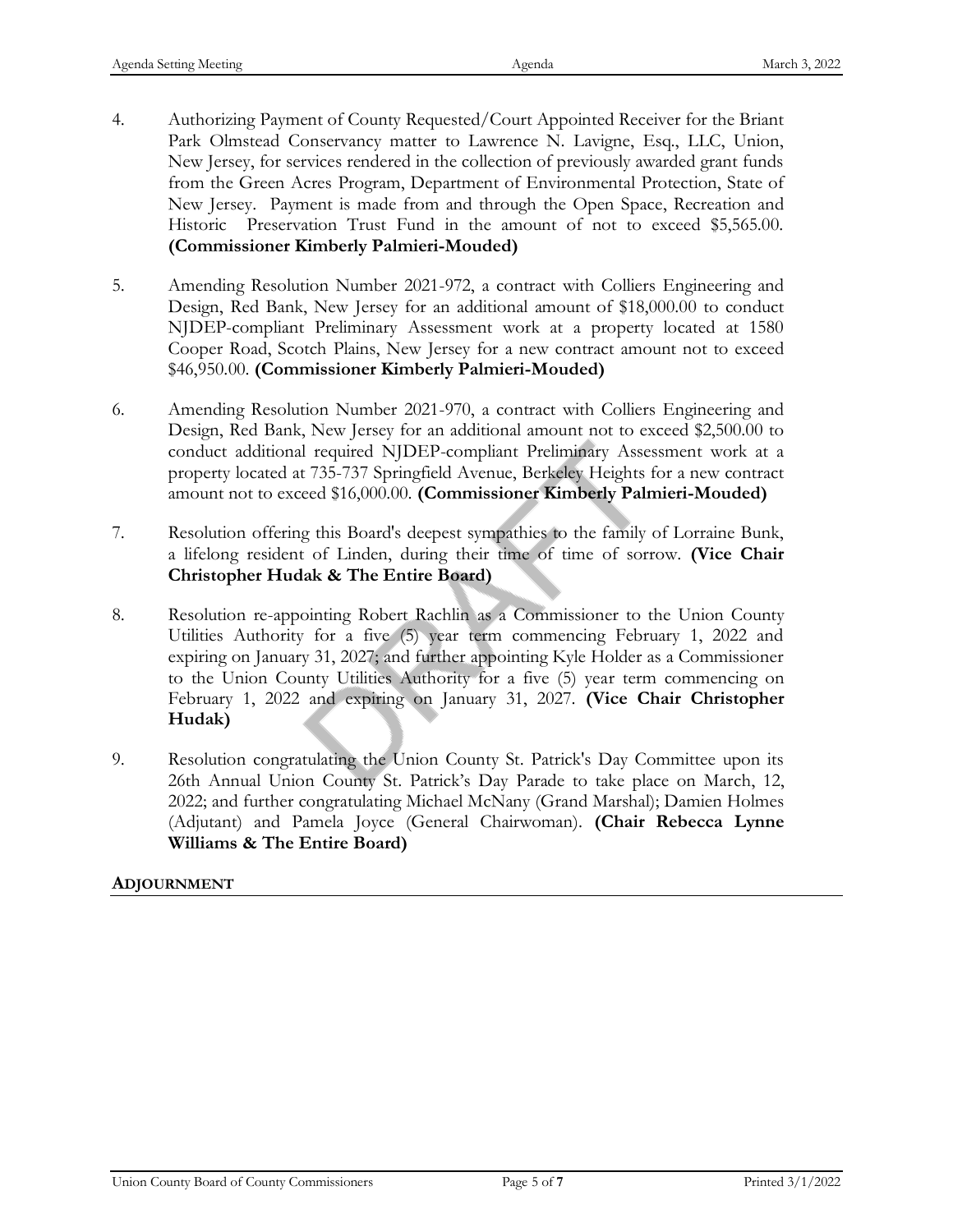# **UNION COUNTY BOARD OF COUNTY COMMISSIONERS 2022 MEETING SCHEDULE**

**REORGANIZATION MEETING - THURSDAY, JANUARY 6, 2022 at 6:30 pm Administration Building, 6th Floor Commissioner Meeting Room**

| <b>AGENDA SETTING SESSION</b> | <b>REGULAR MEETINGS</b> |
|-------------------------------|-------------------------|
| January 20, 2022              | January 20, 2022        |
| February 3, 2022              | February 3, 2022        |
| February 17, 2022             | February 17, 2022       |
| March 3, 2022                 | March 3, 2022           |
| March 24, 2022                | March 24, 2022          |
| April 7, 2022                 | April 7, 2022           |
| April 21, 2022                | April 21, 2022          |
| May 12, 2022                  | May 12, 2022            |
| May 26, 2022                  | May 26, 2022            |
| June 9, 2022                  | June 9, 2022            |
| June 23, 2022                 | June 23, 2022           |
| July 14, 2022                 | July 14, 2022           |
| August 11, 2022               | August 11, 2022         |
| September 15, 2022            | September 15, 2022      |
| October 6, 2022               | October 6, 2022         |
| October 20, 2022              | October 20, 2022        |
| November 10, 2022             | November 10, 2022       |
| December 1, 2022              | December 1, 2022        |
| December 15, 2022             | December 15, 2022       |

Please note that the County of Union's County Commissioners' meetings are to be regularly held on Thursday evenings and are scheduled to be held on the same evening, with the Agenda Setting Session to commence at 6:00pm and the Regular Meeting to commence as soon as possible after the Agenda Setting Session, unless otherwise noted.

All meetings are to be held in the Commissioner Meeting Room within the Administration Building, 6<sup>th</sup> floor located at 10 Elizabethtown Plaza, Elizabeth New